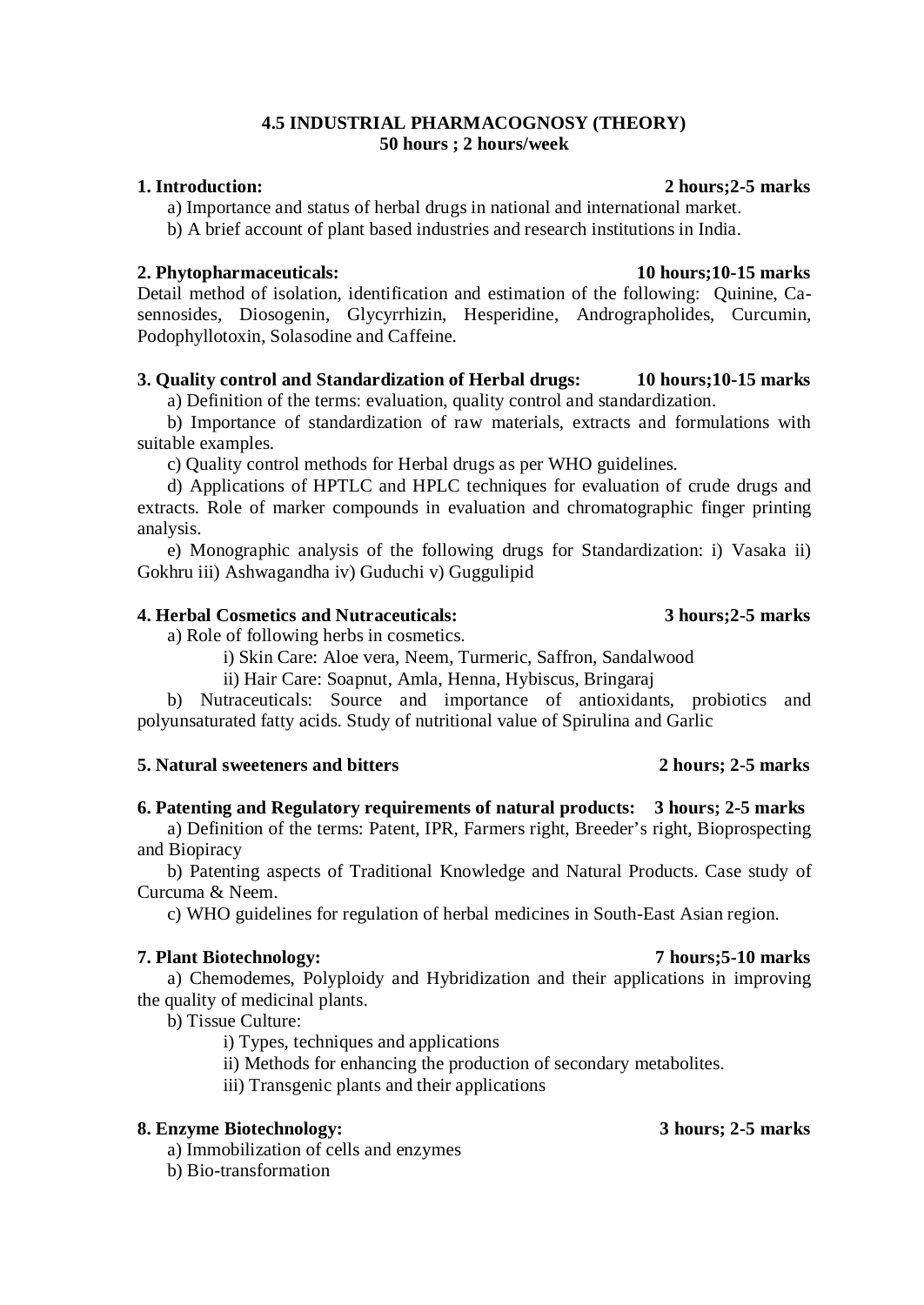c) Source, isolation and uses of plant enzymes: Papain, Bromelin

### **9. Complementary and Alternative Medicines: 5 hours;5-8 marks**

a) General introduction to Ayurveda, Siddha, Unani, and Homeopathy systems of medicines.

b) Method of preparation of some Ayurvedic formulations: Aristas, Asavas, Ghutika, Taila, Churna, Leha, and Bhasma.

c) Determination of alcohol content in Aristas and Asavas.

## **10. Study of some Traditional drugs: 5 hours;5-8 marks**

Common and vernacular names, source, active constituents and uses of

i) Acorus ii) Apamarg iii) Bael iv) Brahmi v) Chirata vi) Coleus vii) Gudmar viii) Kantakari ix) Methi x) Pippali xi) Punarnava xii) Rasna xiii) Shatavari xiv) Shankapushpi xv) Shilajit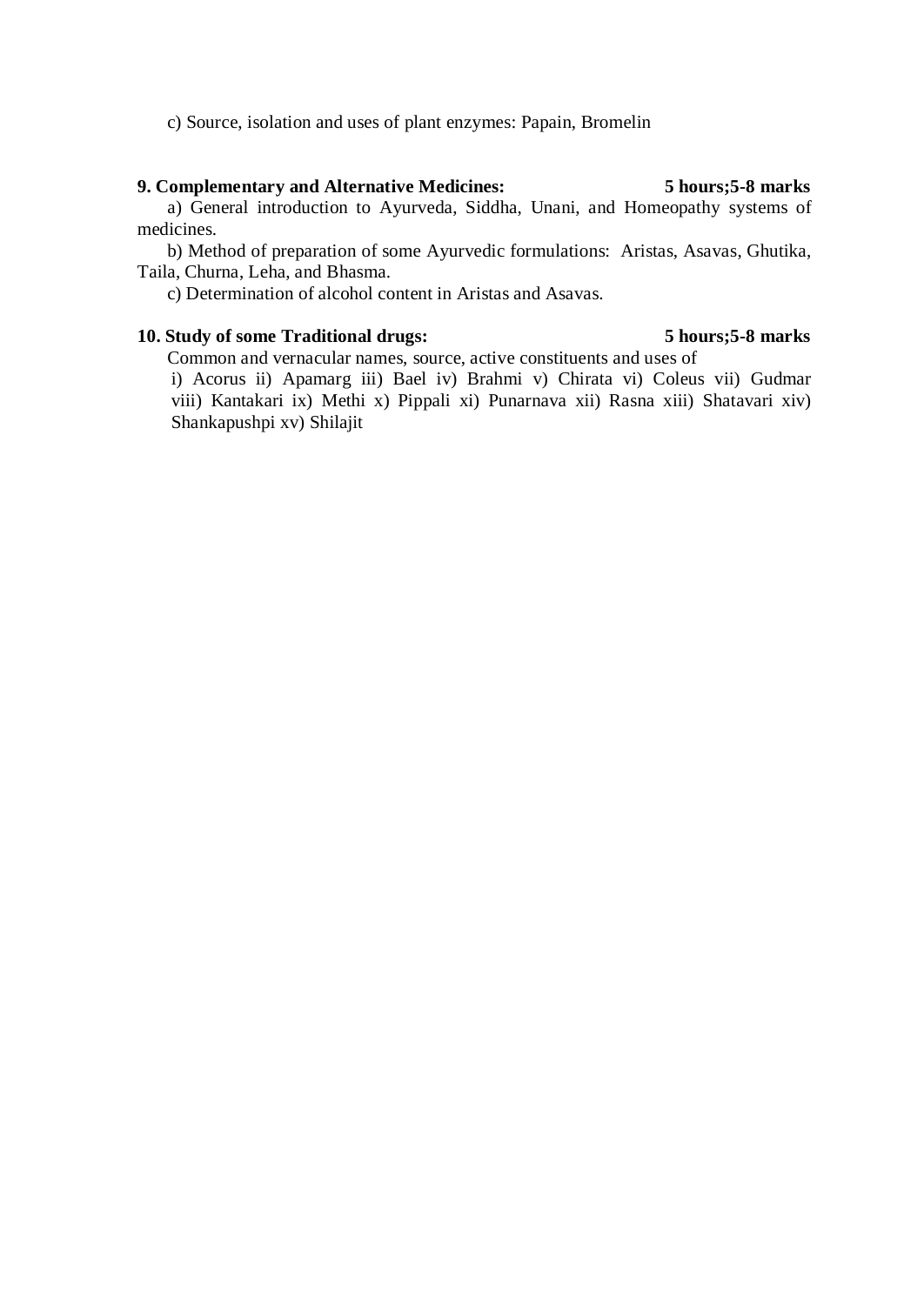### **INDUSTRIAL PHARMACOGNOSY PRACTICALS 75 hours ; 3 hours/week**

1. Isolation of Phytopharmaceuticals\*\*

i) Quinine ii) Ammonium glycyrrhizinate iii) Ca-sennosides iv) Caffeine v) Hesperidin vi) Curcumin

2. Estimation of Phytopharmaceuticals\*\*

i) Quinine iv) Caffeine v) Hesperidin vi) Curcumin

[By Fluorimetric, Spectrophotometric or Chromatographic methods]

ii) HPTLC and HPLC profiles of a few drugs

3. Thin layer chromatography of Alkaloids\*

- 4. Estimation of bitters in Kalmegh\*\*
- 5. Determination of swelling index in mucilage containing drugs\*
- 6. Determination of microbial contamination in plant drugs
- 7. Initiation of callus culture
- 8. Immobilization of enzymes and determination of its activity\*
- 9. Estimation of alcohol content in traditional preparations\*

10. Study of morphology of traditional drugs mentioned in theory\*

# **Note: \*\* Denotes major experiments \* Denotes minor experiments**

# **SCHEME OF EXAMINATION**

| <b>Total</b>                                 | 70 marks |
|----------------------------------------------|----------|
| 5. Viva-Voce                                 | 10 marks |
| 4. Minor experiment*                         | 15 marks |
| 3. Isolation/Estimation of phytoconstituents | 25 marks |
| 2. Identification of traditional drugs       | 10 marks |
| 1. Synopsis                                  | 10 marks |

# **INDUSTRIAL PHARMACOGNOSY REFERENCE BOOKS**

- 1. Chaudhri RD. Herbal drug industry, 1<sup>st</sup> ed. New Delhi: Eastern publishers; 1996.
- 2. Rajpal V. Standardisation of botanicals. 1<sup>st</sup> ed. New Delhi: Eastern publishers; 2002.
- 3. Vinod DR. Pharmacognosy and phytochemistry.  $1<sup>st</sup>$  ed. Nashik:Career publications; 2003.
- 4. Harborne JB. Phytochemical methods, 3<sup>rd</sup> ed. New Delhi:Springer (India) Pvt Ltd; 1998.
- 5. Indian Pharmacopoeia. Delhi:The Controller of Publications, Ministry of Health and Family Welfare; 2007.
- 6. Indian Herbal Pharmacopoeia Vol I & Vol II. Mumbai:Government of India, Ministry of Health. A Joint Publication of RRL, Jammu and IDMA; 1998, 1999.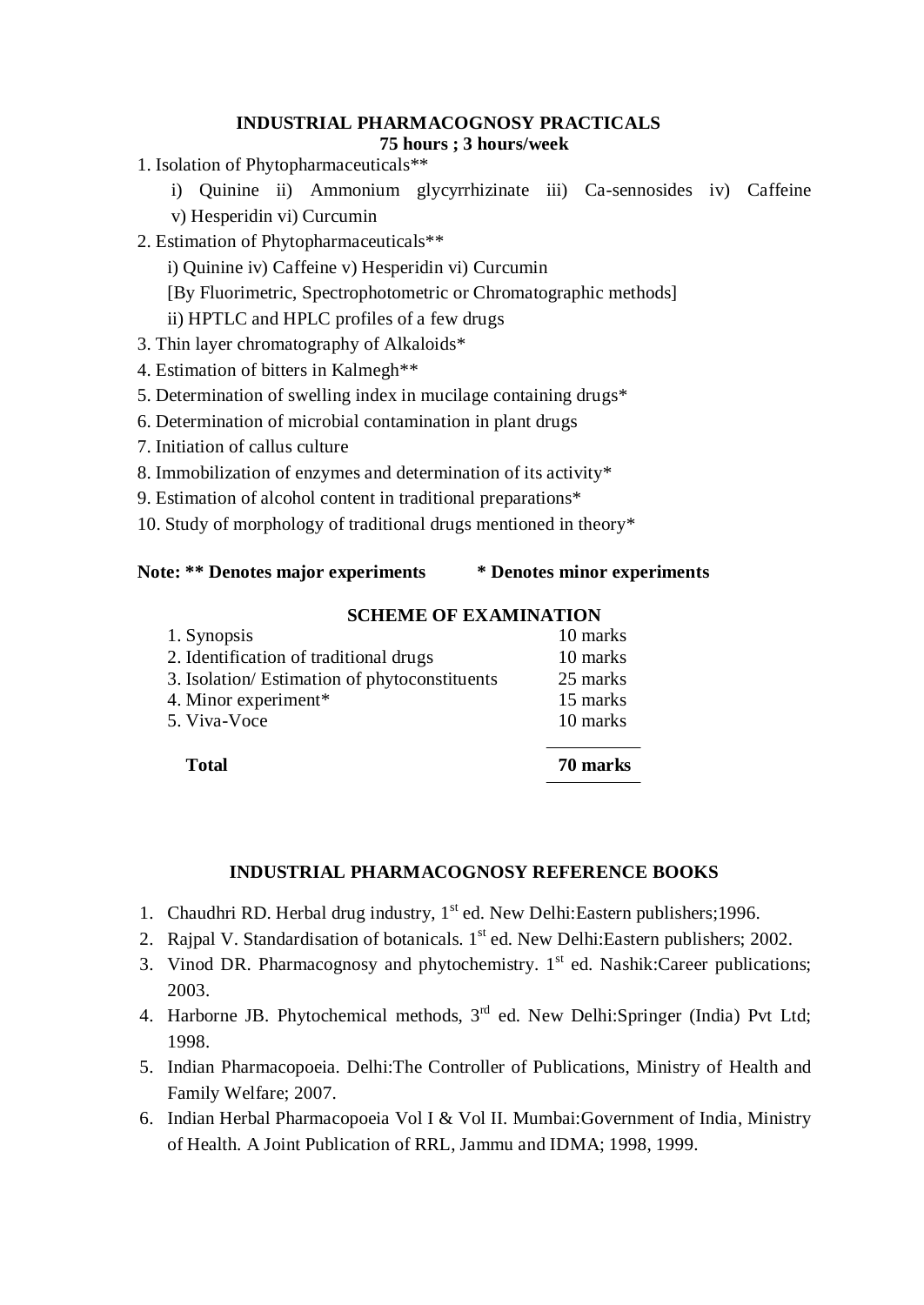- 7. Agrawal SS, Paridhavi M. Herbal drug technology. 1<sup>st</sup> ed. Hyderabad: Universities Press (India);2007.
- 8. Pulok M. Quality control of herbal drugs. 1<sup>st</sup> ed. New Delhi: Business horizons; 2002.
- 9. WHO-Quality control methods for Medicinal plant materials;2011.
- 10. Wealth of India, A Dictionary of Indian Raw Materials & Industrial Products (All Volumes). New Delhi:NISCAIR, CSIR: 2000.
- 11. Kokate CK, Purohit AP, Gokhale SB. Pharmacognosy. 45<sup>th</sup> ed. Pune:Nirali Prakashan; 2010.
- 12. Evans WC. Trease and Evans Pharmacognosy. 15<sup>th</sup> ed. Philadelphia: Elsevier Science Ltd;2002.
- 13. Ashutosh K. Pharmacognosy and pharmacobiotechnology.  $2<sup>nd</sup>$  ed. New Delhi:New Age International Publishers;2006.
- 14. Veeresham C. Medicinal Plant Biotechnology 1<sup>st</sup> ed. New Delhi:CBS publishers and distributors; 2004.
- 15. Vyas SP, Dixit. Pharmaceutical Biotechnology. 1<sup>st</sup> ed. New Delhi:CBS Publishers & distributors;1998.
- 16. Gaud RS, Gupta GD, Gokhale. Practical Biotechnology. 1st ed. Pune:Nirali Prakashan;2000.
- 17. Indian Medicinal Plants A Compendium of 500 species. Kottakal:Arya Vaidya Sala; 1997.
- 18. The Ayurvedic Pharmacopoeia of India Vol I & II, 1999. Government of India, Ministry of Health and Family Welfare, Department of ISM & H.
- 19. The Ayurvedic Formulary of India, 2000. Government of India, Ministry of Health and Family Welfare, Department of ISM & H.
- 20. National and International Journals- Phytochemistry, Pharmacognosy Reviews, Fitoterapia, Journal of Natural Products, Journal of Ethnopharmacology, Planta Medica, Phytotherapy Research

## **LIST OF MINIMUM EQUIPMENTS REQUIRED**

| 1. Heating mantle              | 10 |
|--------------------------------|----|
| 2. Soxhlet apparatus           | 10 |
| 3. TLC chamber & sprayer       | 10 |
| 4. Hot air oven                | 01 |
| 5. Water bath                  | 20 |
| 6. Autoclave                   | 01 |
| 7. Laminar air flow            | 01 |
| 8. B.O.D. Incubator            | 01 |
| 9. Microscope                  | 20 |
| 10. Balance (Digital)          | 02 |
| 11. Spectrophotometer          | 01 |
| 12. Flourimeter                | 01 |
| 13. Reflux flasks & condensers | 20 |
|                                |    |